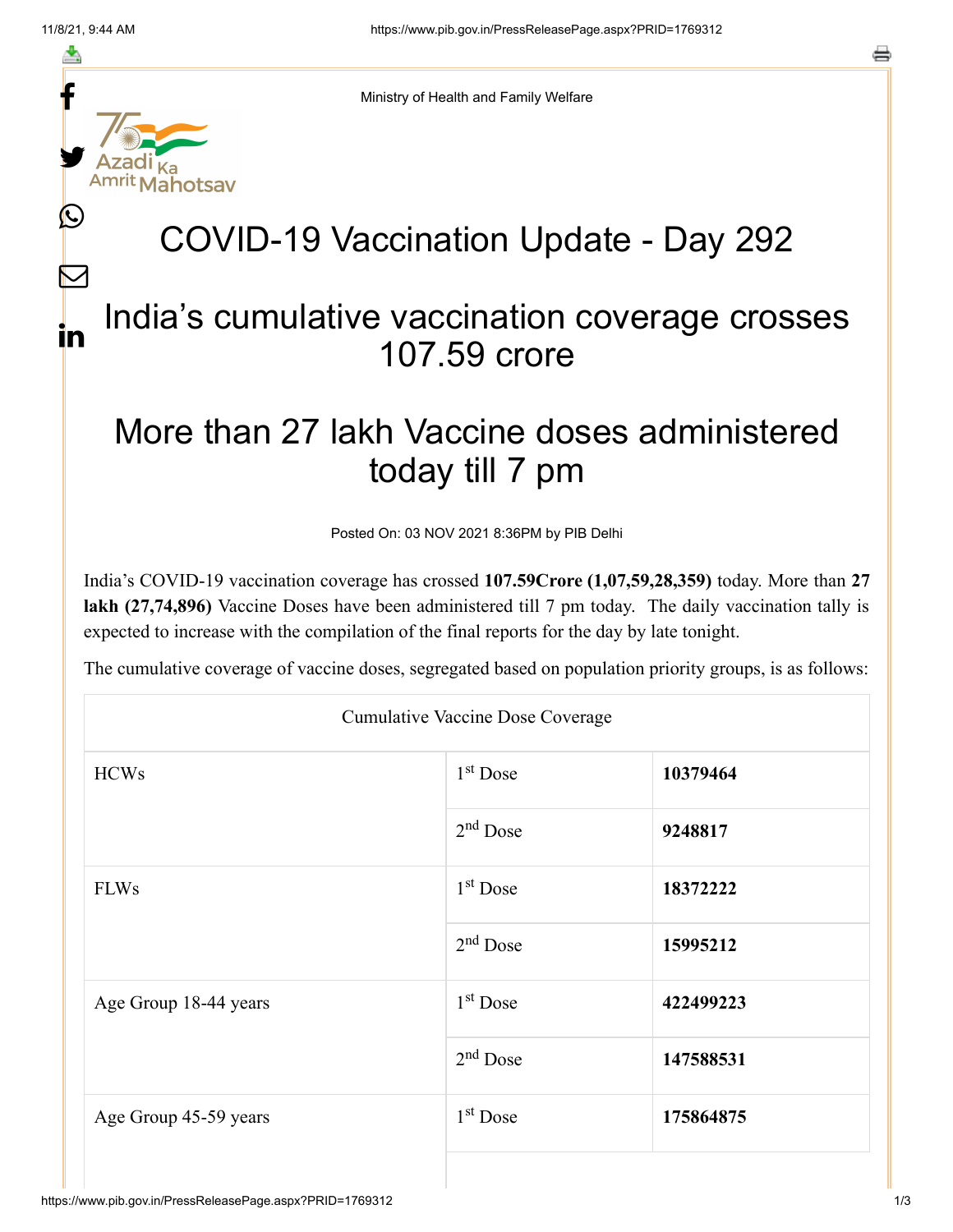| f                     |                                              | $2nd$ Dose | 98079512   |
|-----------------------|----------------------------------------------|------------|------------|
|                       | Over 60 years                                | $1st$ Dose | 110330354  |
| $\bigcirc$            |                                              | $2nd$ Dose | 67570149   |
| $\boldsymbol{\nabla}$ | Cumulative 1 <sup>st</sup> dose administered |            | 737446138  |
|                       | Cumulative 2 <sup>nd</sup> dose administered | 338482221  |            |
| in                    | Total                                        |            | 1075928359 |

Today's achievement in the vaccination exercise, segregated by population priority groups, is as follows:

| Date: 3 <sup>rd</sup> November, 2021 (292 <sup>nd</sup> Day) |                      |         |  |  |
|--------------------------------------------------------------|----------------------|---------|--|--|
| <b>HCWs</b>                                                  | 1 <sup>st</sup> Dose | 74      |  |  |
|                                                              | $2nd$ Dose           | 6501    |  |  |
| <b>FLWs</b>                                                  | 1 <sup>st</sup> Dose | 173     |  |  |
|                                                              | $2nd$ Dose           | 14771   |  |  |
| Age Group 18-44 years                                        | 1 <sup>st</sup> Dose | 742970  |  |  |
|                                                              | $2nd$ Dose           | 1159790 |  |  |
| Age Group 45-59 years                                        | 1 <sup>st</sup> Dose | 194071  |  |  |
|                                                              | $2nd$ Dose           | 354533  |  |  |
| Over 60 years                                                | $1st$ Dose           | 117230  |  |  |
|                                                              | $2nd$ Dose           | 184783  |  |  |